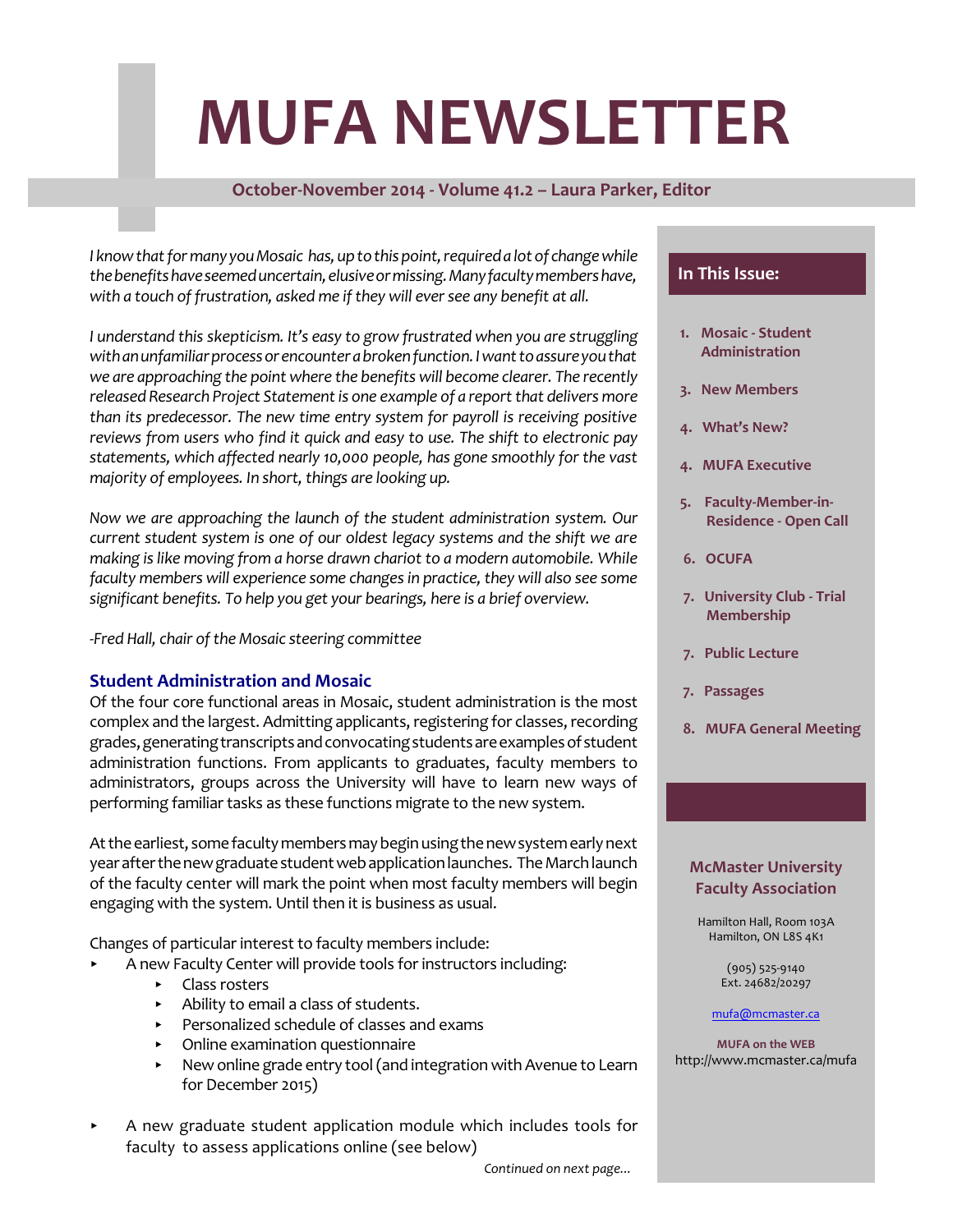There will also be significant benefits for students including:

- < MUGSI and SOLAR replaced with a new Student Center offering vastly improved student access to student information and online functionality (e.g. transcript requests, application status, etc.)
	- Faculty will be able to see class registration immediately during registration period
- Rolling registration times assigned to students during the day (no midnight rush to register)
- < Improved visibility around scholarship payments with a detailed disbursement schedule for non-employment income for graduate students

## **Direct Registration**

The current practice of "sectioning" students into classes is a process unique to McMaster and is not compatible or supported by commercially available systems. It will be replaced by a process of direct registration into classes by students themselves. This is a fundamental shift that both empower students and aligns McMaster with the vast majority of universities in North America which use this approach. Students will register directly into classes, labs and tutorials and build their own schedule. This is a significant benefit to students; however, this change will require that the final timetable, once published, is final. Once registration begins it will be very difficult to change class days, times or terms. Changes after registration will have a significant student impact, including possibly creating scheduling conflicts or impacting work, transportation or other plans made by the students, once they selected their timetable.

## **Graduate Student Applications**

Currently, there are a variety of ways program offices review and assess graduate student applications, including paper files and several electronic systems. All

of these systems require work at the program level. Mosaic will collect all graduate applicant information electronically through an online application, including unofficial transcripts, language test scores, Statement of Interest, etc. Program offices and faculty members will have access to view and make comments on graduate applications through Mosaic, rather than creating paper files or moving the information into a different system. This functionality will be introduced early in 2015 but departments are not required to adopt the new review system. (Several departments have indicated they would prefer to complete the current application cycle before switching.) An electronic reference system, similar to the functionality in the legacy system, allows applicants to designate their referees at the time of application and choose whether to send an email to the referee or to download a paper form (as they do now). Referees receiving the email will be able to log into the system to complete the reference. Faculty members will be able to view reference letters for their applicants through the new system.

Please note that as per current process, all offer letters sent to graduate students will be conditional upon receipt of original documents.

## **Launch plans**

As much as possible, Mosaic is synchronizing student administration module launches with the academic cycle. The admissions and course scheduling portions of the system will launch this November and December. The largest portion of the system, including registration, the faculty center, and online grade entry, will launch in March in time for April grade collection, the Spring/Summer registration period, Level II program selection and convocation processes.

## **Further Information**

The Mosaic team has set-up a "course" on Avenue to Learn, specifically for faculty members. It contains faculty specific newsletters and Mosaic instructions. All instructors should have access to this course immediately, email requests for additional access to [mosaic@mcmaster.ca.](mailto:mosaic@mcmaster.ca.)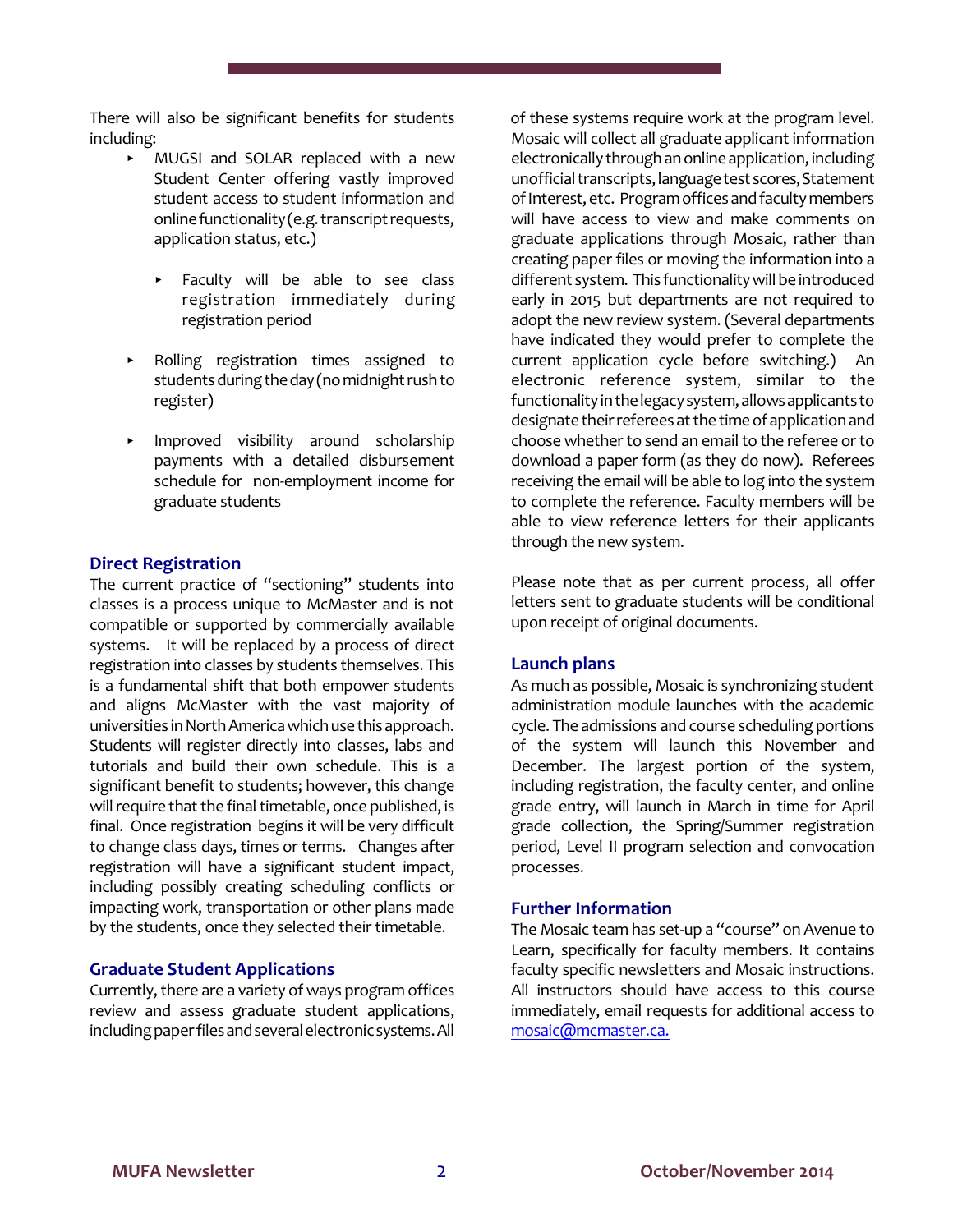## **Mosaic Student Administration Timeline Overview**

## **November 17, 2014**

- < Undergraduate Admissions processing
- < Transfer Credits
- < Graduate Admissions processing
- < Graduate program web application (February/March 2015)
- < Applicant portal

#### **December 1, 2014**

- **EXECOULTSE Catalogue**
- < Scheduling and Examination processing
- McMaster Collection Utility (formerly DCU)

#### **March 18, 2014**

- Student Records and Registration, including Grades Processing, Level II Program Selection, Academic Review, Transcripts, and Academic Advising
- Student Accounts
- < Student Financial Aid and Scholarships
- Student Centre
- Faculty Centre

## **Welcome New Members**

| Ellen Amster            | Clinical Epidemiology and     |
|-------------------------|-------------------------------|
|                         | Biostatistics                 |
| <b>Briano DiRezze</b>   | Rehabilitation Science        |
| <b>Wenonah Campbell</b> | <b>Rehabilitation Science</b> |
| Michael Hartman         | Human Resources and           |
|                         | Management                    |
| <b>Terri Lituchy</b>    | Human Resources and           |
|                         | Management                    |
| <b>Andrew McArthur</b>  | Biochemistry and Biomedical   |
|                         | Sciences                      |
| <b>Matthew Miller</b>   | Biochemistry and Biomedical   |
|                         | Sciences                      |
| <b>Nancy Santesso</b>   | Clinical Epidemiology and     |
|                         | Biostatistics                 |
|                         |                               |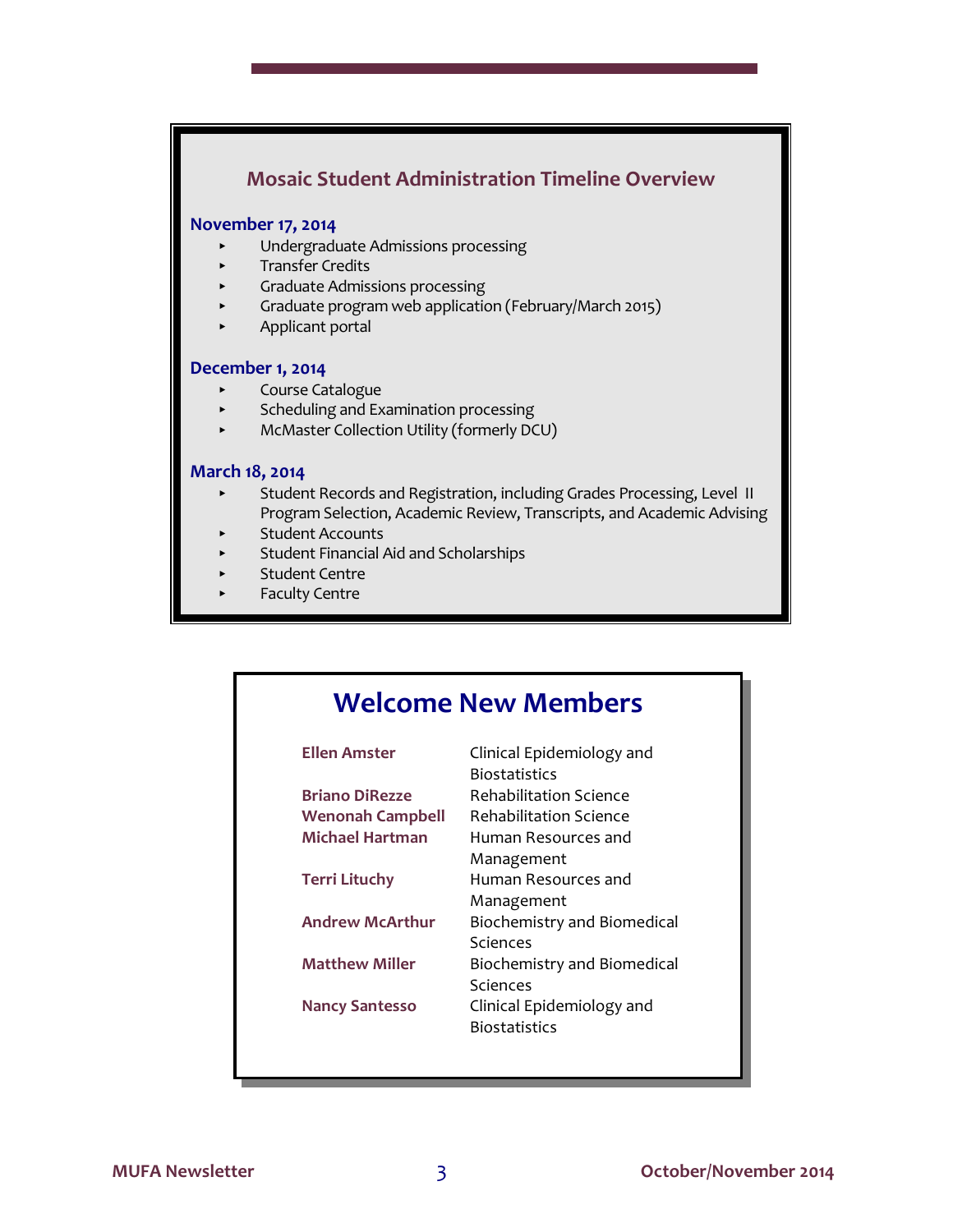## **What's New?**

At McMaster University there was no documented practice in regards to the provisions for pay or teaching implications of a faculty member selected for jury duty. As a result of discussions at Joint Committee between MUFA and the Administration there are now clear directions from the University Administration on how this is to be handled.

- A faculty member selected for jury duty will be paid at their regular salary (less any jury pay that is received from the Ministry of the Attorney General as applicable) for the days that they are away from McMaster while on jury duty. Benefits would also be unaffected.
- $\bullet$  It is the duty of the faculty member to inform the chair or director to whom they report as soon as they are aware that they have been selected for jury duty and to keep the chair informed in a timely manner as the nature of their responsibilities evolve.
- ♦ It will be the Chair's responsibility to reassign duties including teaching and/or supervisory responsibilities to ensure that the faculty member's students are accommodated appropriately. For absences that are anticipated to be longer than a few days, if a faculty memberhas commitments outside the department (for example service on a Faculty T&P Committee, or University Senate), the faculty member should also inform the Dean's office and/or University Secretariat as appropriate.

For the full memorandum please see: [http://www.mcmaster.ca/mufa/documents/JuryD](http://www.mcmaster.ca/mufa/documents/JuryDuty-JC2014.pdf) [uty-JC2014.pdf](http://www.mcmaster.ca/mufa/documents/JuryDuty-JC2014.pdf)

This Newsletter is published monthly between September and May by the Faculty Association at McMaster University. The Association's Executive for 2014/2015 is composed of the following members:

| President                | Rafael Kleiman     |
|--------------------------|--------------------|
| Vice-President           | Michelle Dion      |
| Past-President           | Graeme Luke        |
| Academic Affairs         | Catherine Anderson |
| Human Rights             | Nancy Carter       |
| Membership               | Michelle MacDonald |
| <b>OCUFA Director</b>    | Michelle Dion      |
| Pension                  | Michel Grignon     |
| <b>Public Relations</b>  | Laura Parker       |
| Remuneration             | Arthur Sweetman    |
| <b>Special Enquiries</b> |                    |
| & Grievances             | Martin Horn        |
| Tenure/Permanence        | Qiyin Fang         |
|                          | Joe Rose           |
| Treasurer                | Lilian Chan        |

Executive Director Mara Giannotti Executive Assistant Jessica Weyman Returning Officer Matheus Grasselli

Opinions expressed in this Newsletter are those of the authors and do not represent the views of the Association or of its Executive unless so specified. Anyone wishing to contribute to the MUFA Newsletter is invited to send submissions to the Faculty Association Office (HH-103A, email: [mufa@mcmaster.ca,](mailto:mufa@mcmaster.ca,) ext. 24682/20297). Deadlines are the  $15<sup>th</sup>$  of each month. All submissions will be published at the discretion of the Editor.

Current and past issues of the MUFA Newsletter are posted on the MUFA website [\(www.mcmaster.ca/mufa](http://www.mcmaster.ca/mufa)).

Many thanks to our new MUFA Faculty Council representatives**: Sally McKay** (School of the Arts) and **Nicholas Serruys** (French).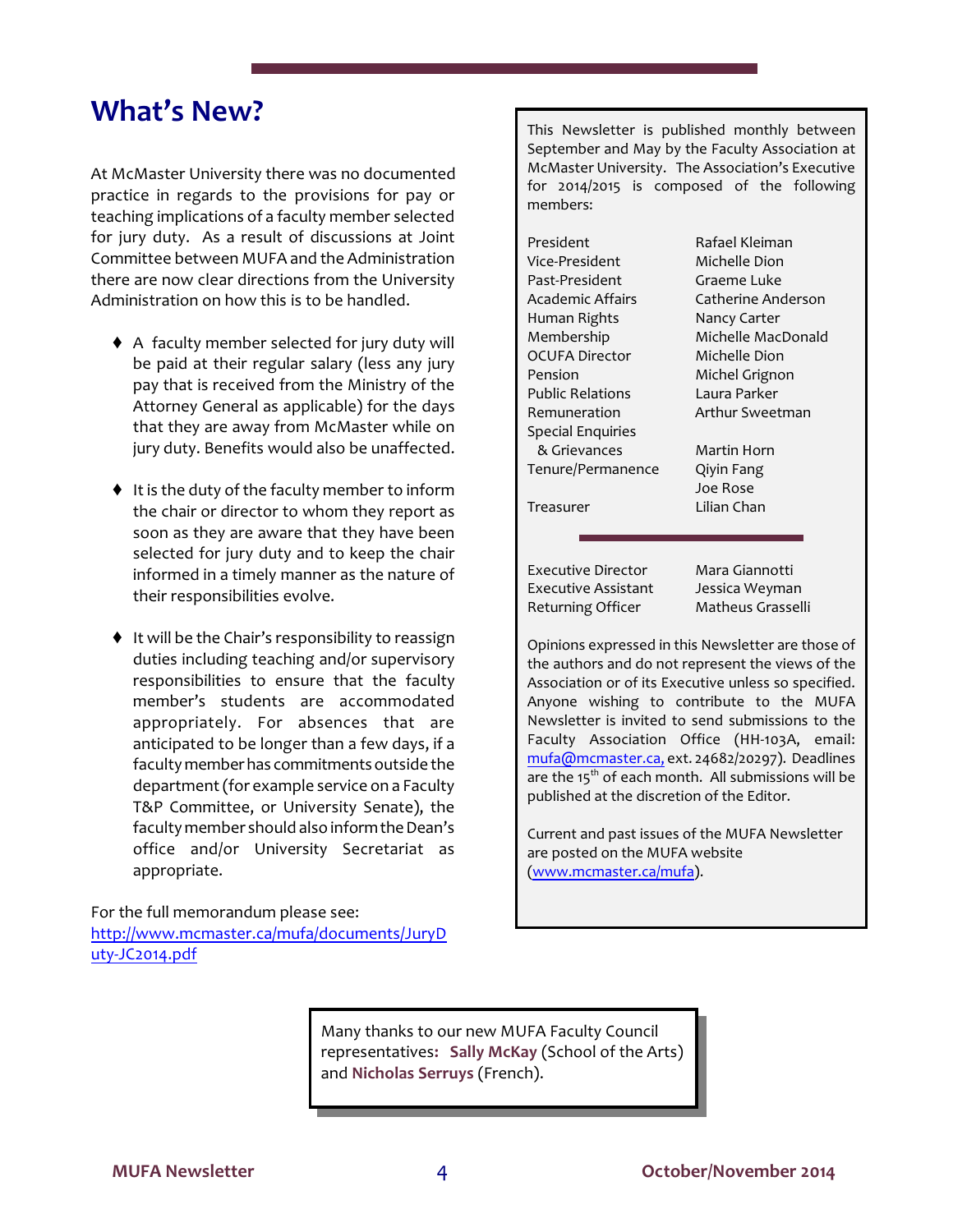

 **Open Call – University Library "Faculty-Member-in-Residence" July 1, 2015 – June 30, 2016**

Are you looking for an opportunity to enhance your 2015/16 research leave experience in a local (oncampus) setting?

The University Library is seeking a faculty member interested in spending a portion of time during his or her 2015/16 research leave to serve as the University Library's second Faculty-Member-in-Residence.

In addition to workspace in the library, the Faculty-Member-In-Residence will receive direct access to library expertise and research support services, including collections, technical infrastructure (storage and virtual servers), publishing services, GIS consulting, targeted digitization, and technology consulting. The Library offers these services in a variety of ways including via the Lyons New Media Centre, the Lewis & Ruth Sherman Centre for Digital Scholarship, the Maps/Data/GIS department, and the William Ready Division of Archives and Research Collections.

In exchange, the chosen individual will be expected to:

- Demonstrate clear use of library resources and/or services in their own research.
- Encourage and support the research conducted by librarians and library staff. This support could take many forms, both formal and informal.
- Advise the library on issues related to faculty use of collections, services and facilities. Tell us when we're on the right track and where changes are required.
- Become actively involved in at least one library project (could take the form of a small research project or participation on a work team related to the faculty member's own area of interest).
- Give at least one lecture or workshop for a library or campus audience on a topic of relevance to their experience as Faculty-Member-in-Residence.
- Apply for at least one research grant involving library resources and/or services.

The opportunities are endless and the University Library is willing to consider innovative approaches to ensure that the experience furthers the library's mission AND enhances the faculty member's own research agenda.

To express interest or get more information about this exciting opportunity, please contact Vivian Lewis, University Librarian, at [ulatmac@mcmaster.ca](mailto:).

## **The deadline for expressions of interest is November 30, 2014**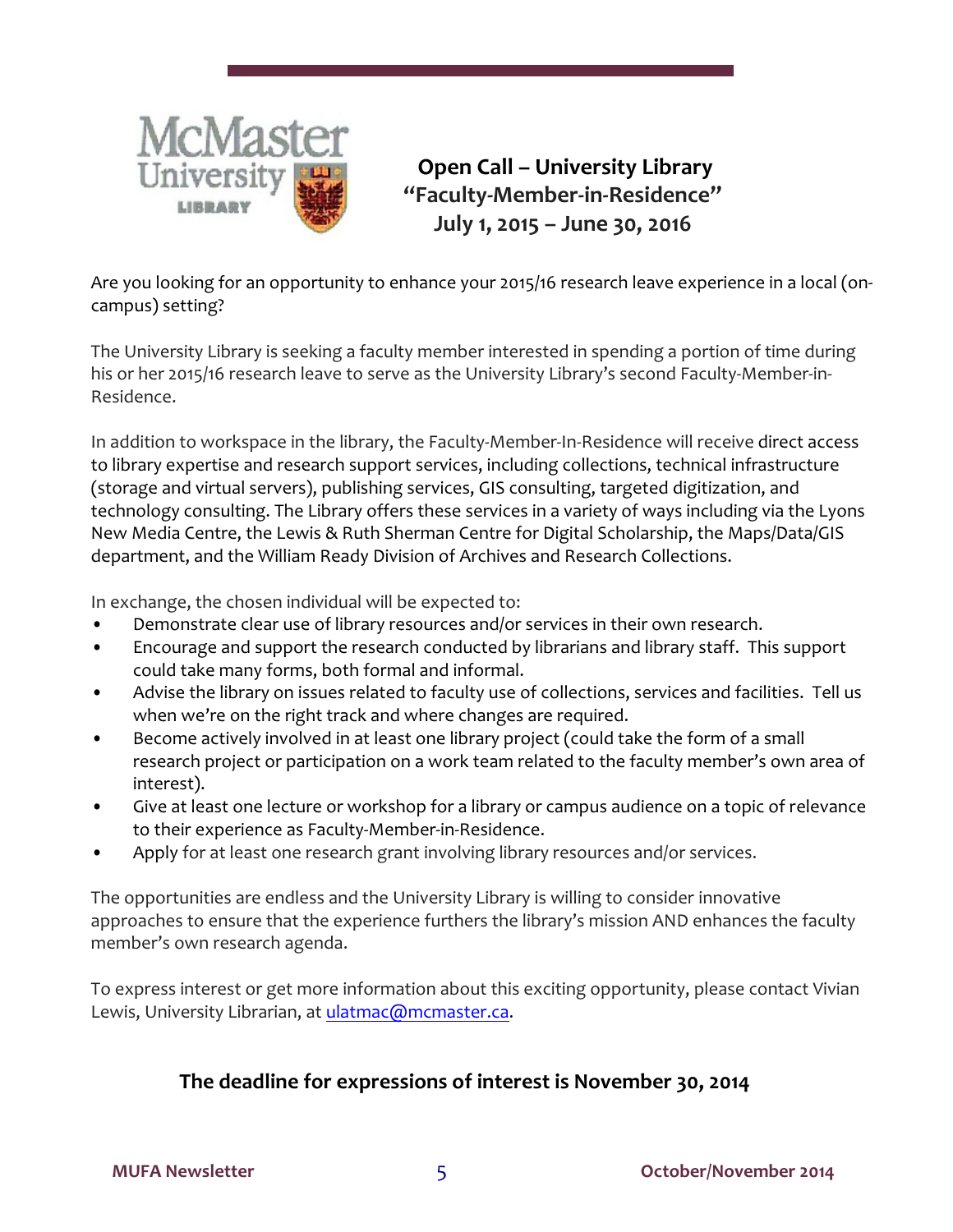## **OCUFA's October 2014 Board Meeting: Setting priorities for the year ahead**

On October 25-26, 2014, OCUFA held its 144<sup>th</sup> Board of Directors meeting. Three times a year, OCUFA's Board – composed of representatives from all 278 of its memberfaculty associations – come together to discuss emerging issues and the organization's ongoing advocacy work.

One of the key objectives of this meeting was to identity key priorities for OCUFA in the year ahead. After reviewing the political and collective bargaining context in Ontario, the Board identified university pension plans, faculty complement/precarious academic work, and elearning as priority initiatives for 2014-15.

## *Pension initiative*

OCUFA's work on pension security will focus on the project underway to explore the development of a multi-employer Jointly Sponsored Pension Plan (JSPP) for the university sector. OCUFA is leading this initiative, alongside the Council of Ontario Universities (COU) with financial support from the Ministry of Training Colleges and Universities (MTCU). The project aims to present a framework for a new JSPP by September 2015. Faculty associations will have the option to enter the new plan on a voluntary basis. OCUFA will support the project by providing communications support, staff resources, and by liaising with MTCU and the Ministry of Finance. Faculty Associations that decide to remain in single-employer plans will continue to receive support from OCUFA.

## *Faculty complement/precarious academic work*

It is clear that over the last fifteen years hiring of tenure-stream professors has not kept pace with enrolment increases in Ontario. Increasingly, administrators are turning to contract faculty to meet the instructional needs of their universities.

These contract faculty often work without job security, access to benefits, and for low pay. OCUFA's Board was unanimous in setting this issue as a key priority for 2014-15. OCUFA staff are now working directly with contract faculty to develop a plan of action and explore potential activities going forward. A more fullydeveloped plan will be presented to the OCUFA Board at the February 2015 meeting.

## *E-learning*

In recent years, the Government of Ontario has signaled its intention to expand online and elearning options in Ontario. While faculty are supportive of the appropriate use of e-learning, expanded e-learning must by undertaken to improve student success, not to simply cut costs. The OCUFA Board has set e-learning as a priority, and the organization will work to support our members as they advocate for high-quality elearning options that respect academic freedom, intellectual property, and collective agreements. To that end, OCUFA will host an e-learning workshop on March 20, 2015 as a first step to developing policy recommendations and strategies for collective bargaining around e-learning. The OCUFA Board also mandated the organization to strongly advocate with the Ontario government for faculty representation on the Board of Directors and committees of Ontario Online, a new government initiative designed to increase online course provision in the province. OCUFA staff will provide member associations with a template letter to be sent to the Minister of Training, Colleges and Universities and the Council of Ontario Universities regarding this issue

During the Board meeting, OCUFA presented its annual teaching awards to outstanding faculty members from across Ontario at a special gala luncheon.Winners from Wilfrid Laurier, Uof T, York, McMaster, and Western were recognized. Deputy Premier Deb Matthews also attended, and presented welcoming remarks.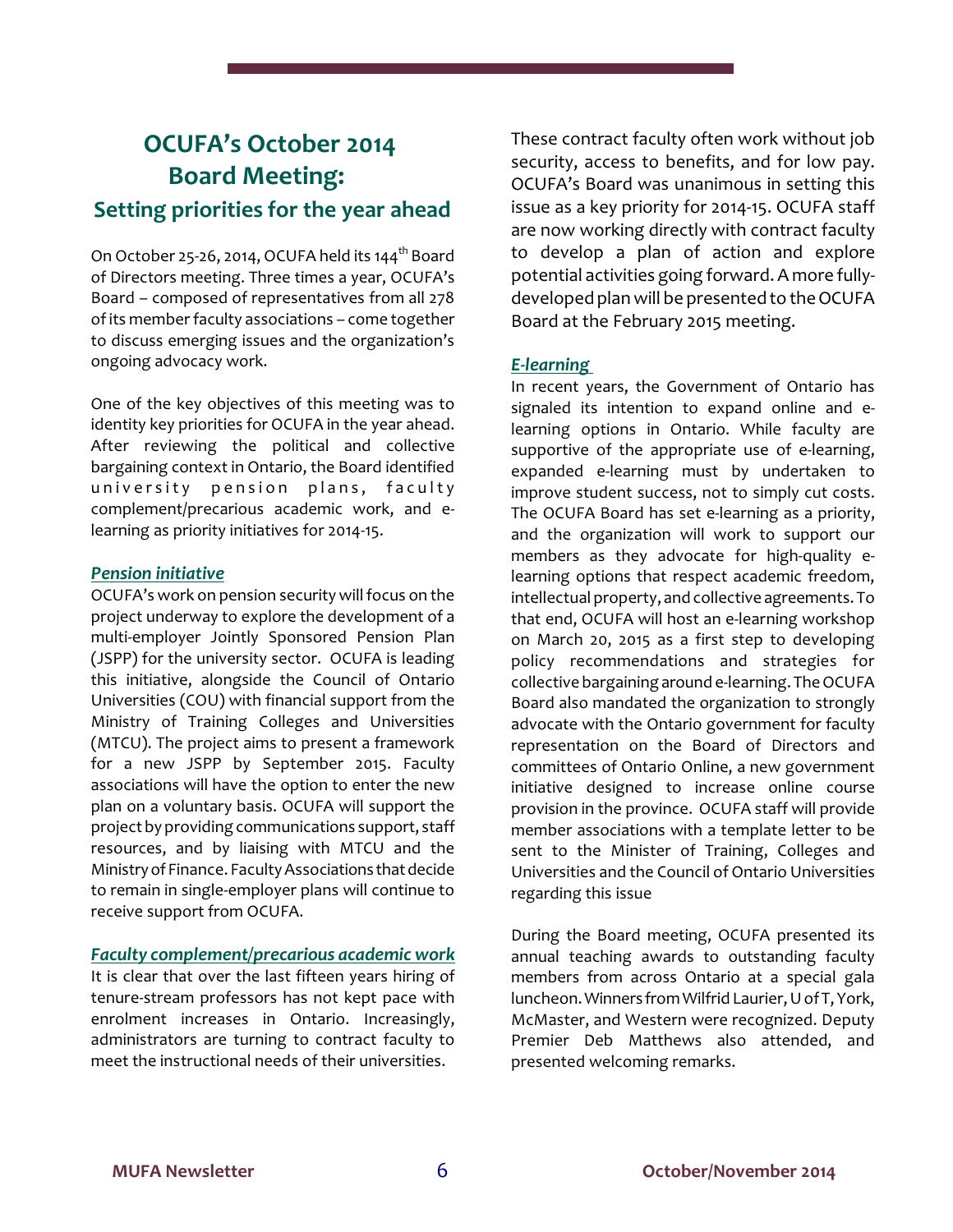## **Trial Membership offer The University Club of McMaster**

The University Club is offering trial membership for faculty (no membership fees, until June 30, 2015). This offer does not apply to current members.

Individuals who are interested should contact Al Mercato, Club Manager, by email at [mercato@mcmaster.ca](mailto:mercato@mcmaster.ca) or by telephone at the University Club - 905-525-9140, extension 23246 to obtain an application form and other details about the club. Altenatively, the application and information is available on the Club website [www.ucmcmaster.com](http://www.ucmcmaster.com)

Member Benefits of the University Club of McMaster:

- Use of the Club dining facilities and attending special events.
- Reciprocal signing privileges to the Dundas Valley Golf and Curling Club. UC members are permitted to play golf on their "short course" (this fee is \$15)
- Reciprocal signing privileges to the Royal Hamilton Yacht Club.
- Discount membership at the Royal Botanical Gardens (RBG)
- Discount rate at the Holland Park Garden Gallery
- Discount rate at the Westdale Florist.
- Reciprocal arrangements at faculty clubs across Canada and the US."

Thank you for considering membership at the University Club of McMaster.

## Al Mercato

## **Passages**

**Carl Ballstadt**, English, October 14, 2014 **Bruno Mueller**, Math & Stats, October 27, 2014 **Boris Stein**, Social Work, March 10, 2014 **Gerd Westermann**, Geology, November 5, 2014

## **Save the Date!**

## **Public Lecture**

 **"Hollowing Out the University: the Cancer of Corporatization"**

> **Wednesday, January 21, 2015 2:30 p.m. - 4:00 p.m.**

## **Health Sciences Centre, Room 1A6 McMaster University**

James Turk, Distinguished Professor, Ryerson University, and former Executive Director, Canadian Association of University Teachers. Author, Academic Freedom in Conflict (2014)

 Professor Turk will discuss the undermining of academic integrity, university autonomy, collegial governance and academic freedom in Canadian universities, and how essential characteristics of the university can be restored.

Open Discussion following lecture

Sponsored by the School of Labour Studies, McMaster University



**FOR SALE**: 1BR, 1WR Condominium apartment located in desirable Locke St. area. Located in a well managed building with superintendents on site. Condo includes indoor parking space, secure storage locker, modern laundry facilities, jacuzzi tub, courtyard/BBQ, beautiful

kitchen with double-basin sink and dishwasher. A west facing solarium provides ample natural light and views of the escarpment. Perfect for a McMaster academic or as a rental property for students. Asking \$129,900. For more information contact Lisa at [lisaelizabethmoore@gmail.com](mailto:lisaelizabethmoore@gmail.com)